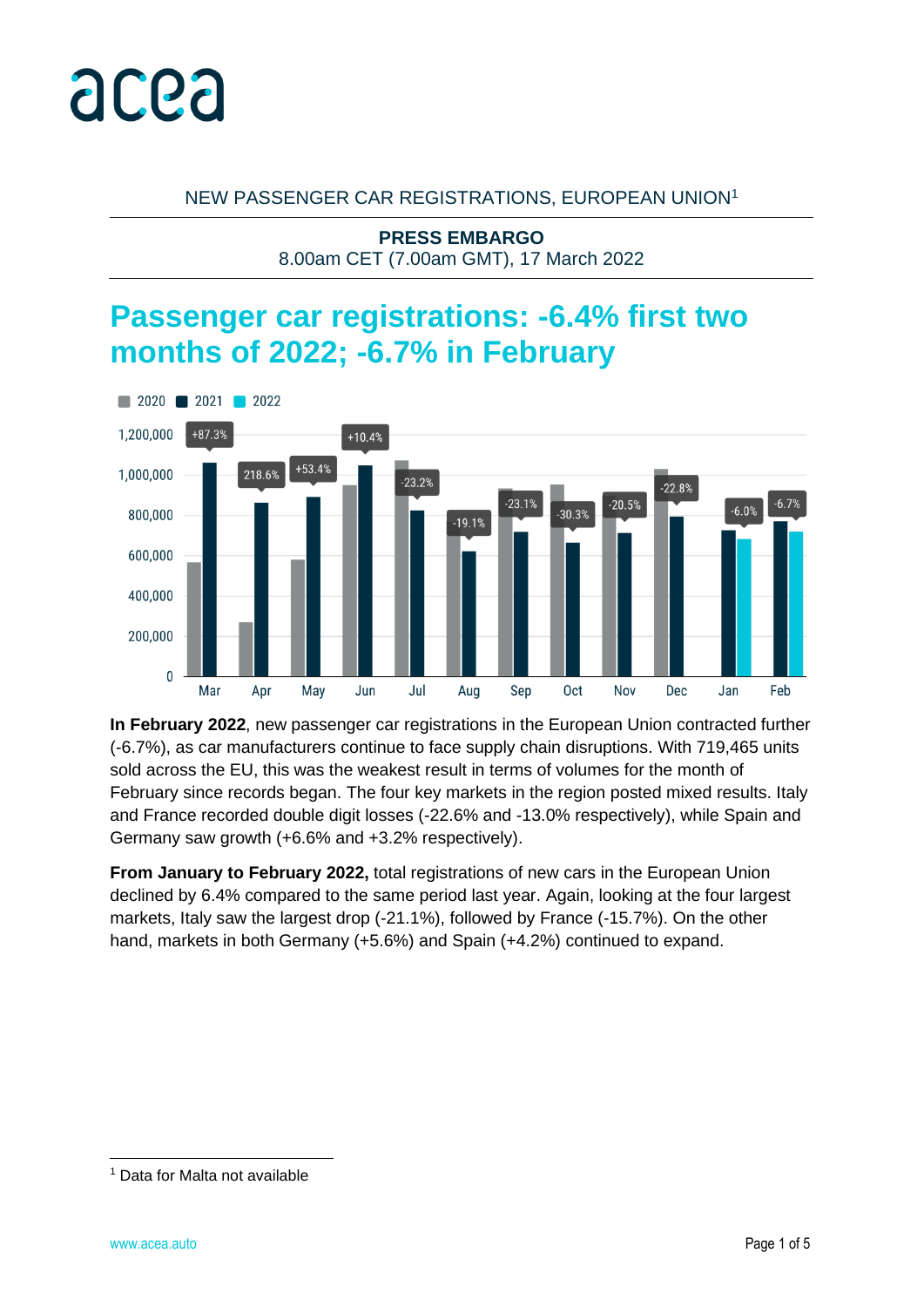8.00am CET (7.00am GMT), 17 March 2022

#### **NEW PASSENGER CAR REGISTRATIONS, BY MARKET**

#### $EUROPEAN UNION<sup>1</sup> + EFTA + UK$

|                       |              | <b>FEBRUARY</b> |          | <b>JANUARY-FEBRUARY</b> |           |          |  |  |
|-----------------------|--------------|-----------------|----------|-------------------------|-----------|----------|--|--|
|                       | <b>Units</b> |                 | % change | <b>Units</b>            |           | % change |  |  |
|                       | 2022         | 2021            | 22/21    | 2022                    | 2021      | 22/21    |  |  |
| Austria               | 16,103       | 19,863          | $-18.9$  | 31,722                  | 33,996    | $-6.7$   |  |  |
| Belgium               | 32,201       | 36,536          | $-11.9$  | 66,148                  | 74,271    | $-10.9$  |  |  |
| <b>Bulgaria</b>       | 1,943        | 1,660           | $+17.0$  | 3,977                   | 3,429     | $+16.0$  |  |  |
| Croatia               | 2,879        | 3,421           | $-15.8$  | 5,823                   | 6,319     | $-7.8$   |  |  |
| Cyprus                | 1,101        | 894             | $+23.2$  | 2,211                   | 1,735     | $+27.4$  |  |  |
| Czech Republic        | 14,225       | 14,687          | $-3.1$   | 30,488                  | 29,481    | $+3.4$   |  |  |
| Denmark               | 10,202       | 9,907           | $+3.0$   | 19,608                  | 20,160    | $-2.7$   |  |  |
| Estonia               | 1,409        | 1,630           | $-13.6$  | 3,133                   | 3,612     | $-13.3$  |  |  |
| Finland               | 6,303        | 8,175           | $-22.9$  | 14,187                  | 17,551    | $-19.2$  |  |  |
| France                | 115,383      | 132,637         | $-13.0$  | 218,282                 | 259,017   | $-15.7$  |  |  |
| Germany               | 200,512      | 194,349         | $+3.2$   | 384,624                 | 364,103   | $+5.6$   |  |  |
| Greece                | 8,550        | 6,689           | $+27.8$  | 14,072                  | 14,455    | $-2.6$   |  |  |
| Hungary               | 9,449        | 10,896          | $-13.3$  | 17,537                  | 19,764    | $-11.3$  |  |  |
| Ireland               | 11,986       | 13,698          | $-12.5$  | 37,009                  | 38,838    | $-4.7$   |  |  |
| Italy                 | 110,869      | 143,161         | $-22.6$  | 218,716                 | 277,359   | $-21.1$  |  |  |
| Latvia                | 1,102        | 1,076           | $+2.4$   | 2,292                   | 2,065     | $+11.0$  |  |  |
| Lithuania             | 1,904        | 2,267           | $-16.0$  | 4,153                   | 4,581     | $-9.3$   |  |  |
| Luxembourg            | 3,709        | 3,742           | $-0.9$   | 7,009                   | 7,489     | $-6.4$   |  |  |
| Netherlands           | 22,860       | 21,617          | $+5.8$   | 53,724                  | 56,546    | $-5.0$   |  |  |
| Poland                | 33,538       | 37,754          | $-11.2$  | 62,513                  | 70,016    | $-10.7$  |  |  |
| Portugal              | 11,571       | 8,311           | $+39.2$  | 21,400                  | 18,340    | $+16.7$  |  |  |
| Romania               | 8,616        | 6,897           | $+24.9$  | 17,953                  | 12,901    | $+39.2$  |  |  |
| Slovakia              | 6,006        | 5,535           | $+8.5$   | 11,745                  | 8,860     | $+32.6$  |  |  |
| Slovenia              | 3,805        | 4,833           | $-21.3$  | 8,125                   | 9,224     | $-11.9$  |  |  |
| Spain                 | 62,103       | 58,277          | $+6.6$   | 104,480                 | 100,238   | $+4.2$   |  |  |
| Sweden                | 21,136       | 22,837          | $-7.4$   | 41,029                  | 43,410    | $-5.5$   |  |  |
| <b>EUROPEAN UNION</b> | 719,465      | 771,349         | $-6.7$   | 1,401,960               | 1,497,760 | $-6.4$   |  |  |
| $EU14^2$              | 633,488      | 679,799         | $-6.8$   | 1,232,010               | 1,325,773 | $-7.1$   |  |  |
| EU12 <sup>3</sup>     | 85,977       | 91,550          | $-6.1$   | 169,950                 | 171,987   | $-1.2$   |  |  |
| Iceland               | 816          | 554             | $+47.3$  | 1,700                   | 1,133     | $+50.0$  |  |  |
| Norway                | 8,147        | 10,687          | $-23.8$  | 16,104                  | 20,988    | $-23.3$  |  |  |
| Switzerland           | 16,606       | 16,131          | $+2.9$   | 32,505                  | 31,261    | $+4.0$   |  |  |
| <b>EFTA</b>           | 25,569       | 27,372          | $-6.6$   | 50,309                  | 53,382    | $-5.8$   |  |  |
| United Kingdom        | 58,994       | 51,312          | $+15.0$  | 174,081                 | 141,561   | $+23.0$  |  |  |
| $EU + EFTA + UK$      | 804,028      | 850,033         | $-5.4$   | 1,626,350               | 1,692,703 | $-3.9$   |  |  |
| $EU14 + EFTA + UK$    | 718,051      | 758,483         | $-5.3$   | 1,456,400               | 1,520,716 | $-4.2$   |  |  |

SOURCE: **NATIONAL AUTOMOBILE MANUFACTURERS' ASSOCIATIONS** <sup>1</sup>Data for Malta na

 $2$ Member states before the 2004 enlargement

<sup>3</sup> Member states having joined the EU since 2004



This information is available on ACEA's website: **www.acea.auto**  For further information, please contact Francesca Piazza, Statistics Manager, at fp@acea.auto Page 2 of 5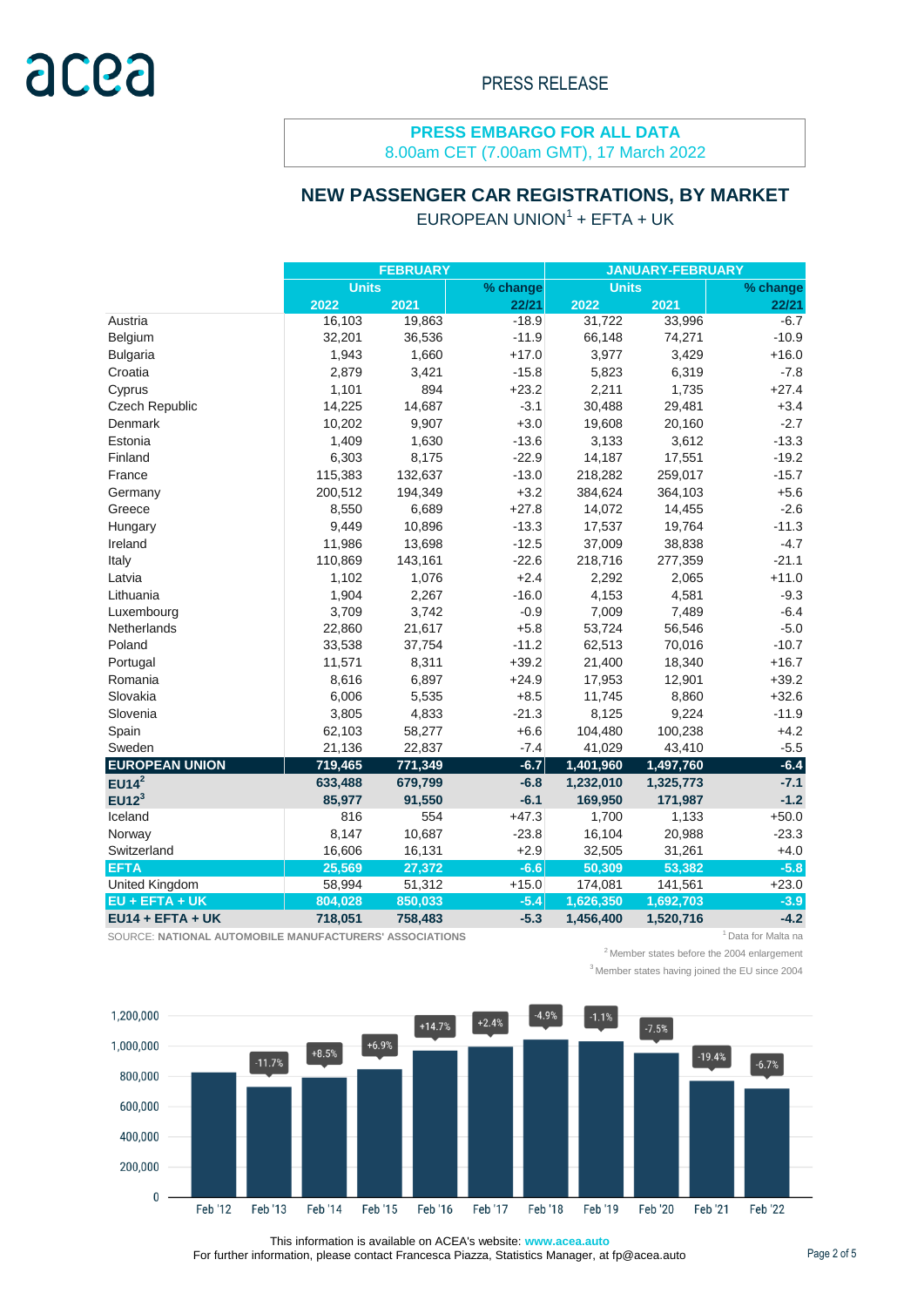8.00am CET (7.00am GMT), 17 March 2022

## **NEW PASSENGER CAR REGISTRATIONS, BY MANUFACTURER**

| <b>EUROPEAN UNION</b> |  |
|-----------------------|--|
|-----------------------|--|

|                                | <b>FEBRUARY</b>                        |      |         |          |             | <b>JANUARY-FEBRUARY</b> |              |         |          |         |
|--------------------------------|----------------------------------------|------|---------|----------|-------------|-------------------------|--------------|---------|----------|---------|
|                                | <b>Units</b><br>$%$ share <sup>1</sup> |      |         | % change | % share $1$ |                         | <b>Units</b> |         | % change |         |
|                                | '22                                    | '21  | 2022    | 2021     | 22/21       | '22                     | '21          | 2022    | 2021     | 22/21   |
| <b>Volkswagen Group</b>        | 24.5                                   | 25.8 | 176,215 | 199,035  | $-11.5$     | 24.9                    | 25.7         | 349,029 | 385,290  | $-9.4$  |
| Volkswagen                     | 10.2                                   | 11.3 | 73,073  | 86,914   | $-15.9$     | 10.6                    | 11.3         | 147,936 | 168,739  | $-12.3$ |
| Skoda                          | 5.3                                    | 5.7  | 38,268  | 44,030   | $-13.1$     | 5.5                     | 5.8          | 77,152  | 86,328   | $-10.6$ |
| Audi                           | 5.0                                    | 4.9  | 36,137  | 37,546   | $-3.8$      | 4.9                     | 4.6          | 68,799  | 69,256   | $-0.7$  |
| Seat <sup>2</sup>              | 3.4                                    | 3.4  | 24,605  | 26,492   | $-7.1$      | 3.2                     | 3.5          | 44,802  | 52,379   | $-14.5$ |
| Porsche                        | 0.5                                    | 0.5  | 3,863   | 3,856    | $+0.2$      | 0.7                     | 0.5          | 9,706   | 8,126    | $+19.4$ |
| Others $3$                     | 0.0                                    | 0.0  | 269     | 197      | $+36.5$     | 0.0                     | 0.0          | 634     | 462      | $+37.2$ |
| <b>Stellantis</b>              | 21.1                                   | 24.4 | 151,483 | 188,253  | $-19.5$     | 20.8                    | 23.6         | 291,488 | 353,144  | $-17.5$ |
| Peugeot                        | 6.5                                    | 8.1  | 46,825  | 62,491   | $-25.1$     | 6.7                     | 8.0          | 93,973  | 119,152  | $-21.1$ |
| Fiat <sup>4</sup>              | 4.1                                    | 4.9  | 29,455  | 37,894   | $-22.3$     | 4.0                     | 4.7          | 55,456  | 70,731   | $-21.6$ |
| Opel/Vauxhall                  | 3.9                                    | 4.2  | 28,183  | 32,064   | $-12.1$     | 3.8                     | 4.0          | 53,753  | 59,929   | $-10.3$ |
| Citroen                        | 4.0                                    | 4.8  | 28,944  | 36,976   | $-21.7$     | 3.8                     | 4.5          | 53,609  | 67,070   | $-20.1$ |
| Jeep                           | 1.3                                    | 1.3  | 9,336   | 10,084   | $-7.4$      | 1.3                     | 1.3          | 18,074  | 19,014   | $-4.9$  |
| Lancia/Chrysler                | 0.5                                    | 0.5  | 3,902   | 3,868    | $+0.9$      | 0.5                     | 0.5          | 7,169   | 7,920    | $-9.5$  |
| DS                             | 0.4                                    | 0.4  | 3,215   | 2,873    | $+11.9$     | 0.4                     | 0.4          | 6,046   | 5,415    | $+11.7$ |
| Alfa Romeo                     | 0.2                                    | 0.2  | 1,380   | 1,782    | $-22.6$     | 0.2                     | 0.2          | 2,887   | 3,403    | $-15.2$ |
| Others <sup>5</sup>            | 0.0                                    | 0.0  | 243     | 221      | $+10.0$     | 0.0                     | 0.0          | 521     | 510      | $+2.2$  |
| <b>Renault Group</b>           | 9.6                                    | 9.3  | 69,063  | 71,906   | $-4.0$      | 10.0                    | 9.7          | 140,300 | 145,832  | $-3.8$  |
| Renault                        | 5.6                                    | 6.1  | 40,346  | 46,717   | $-13.6$     | 5.7                     | 6.2          | 79,397  | 93,061   | $-14.7$ |
| Dacia                          | 4.0                                    | 3.2  | 28,469  | 25,010   | $+13.8$     | 4.3                     | 3.5          | 60,370  | 52,460   | $+15.1$ |
| Lada                           | 0.0                                    | 0.0  | 142     | 96       | $+47.9$     | 0.0                     | 0.0          | 274     | 157      | $+74.5$ |
| Alpine                         | 0.0                                    | 0.0  | 106     | 83       | $+27.7$     | 0.0                     | 0.0          | 259     | 154      | $+68.2$ |
| <b>Hyundai Group</b>           | 9.3                                    | 7.1  | 66,721  | 55,020   | $+21.3$     | 9.5                     | 7.1          | 132,947 | 106,486  | $+24.8$ |
| Kia                            | 4.8                                    | 3.6  | 34,218  | 27,697   | $+23.5$     | 5.0                     | 3.6          | 69,930  | 54,619   | $+28.0$ |
| Hyundai                        | 4.5                                    | 3.5  | 32,503  | 27,323   | $+19.0$     | 4.5                     | 3.5          | 63,017  | 51,867   | $+21.5$ |
| <b>Toyota Group</b>            | 7.1                                    | 6.4  | 50,753  | 49,225   | $+3.1$      | 7.6                     | 6.7          | 105,877 | 99,880   | $+6.0$  |
| Toyota                         | 6.7                                    | 6.1  | 48,413  | 46,893   | $+3.2$      | 7.2                     | 6.3          | 101,246 | 95,044   | $+6.5$  |
| Lexus                          | 0.3                                    | 0.3  | 2,340   | 2,332    | $+0.3$      | 0.3                     | 0.3          | 4,631   | 4,836    | $-4.2$  |
| <b>BMW Group</b>               | 6.9                                    | 6.6  | 49,852  | 50,598   | $-1.5$      | 7.0                     | 6.9          | 98,018  | 103,552  | $-5.3$  |
| <b>BMW</b>                     | 5.4                                    | 5.4  | 39,032  | 41,582   | $-6.1$      | 5.4                     | 5.8          | 75,805  | 86,173   | $-12.0$ |
| Mini                           | 1.5                                    | 1.2  | 10,820  | 9,016    | $+20.0$     | 1.6                     | 1.2          | 22,213  | 17,379   | $+27.8$ |
| <b>Mercedes-Benz</b>           | 5.9                                    | 5.4  | 42,484  | 42,019   | $+1.1$      | 5.8                     | 5.8          | 81,357  | 87,105   | $-6.6$  |
| Mercedes                       | 5.6                                    | 5.1  | 40,624  | 39,671   | $+2.4$      | 5.5                     | 5.5          | 77,790  | 82,260   | $-5.4$  |
| Smart                          | 0.3                                    | 0.3  | 1,860   | 2,348    | $-20.8$     | 0.3                     | 0.3          | 3,567   | 4,845    | $-26.4$ |
| <b>Ford</b>                    | 4.5                                    | 4.8  | 32,542  | 36,662   | $-11.2$     | 4.5                     | 4.9          | 62,608  | 73,583   | $-14.9$ |
| <b>Volvo</b>                   | 2.3                                    | 2.5  | 16,697  | 19,461   | $-14.2$     | 2.3                     | 2.6          | 31,655  | 38,343   | $-17.4$ |
| <b>Nissan</b>                  | 1.7                                    | 2.0  | 12,185  | 15,449   | -21.1       | 1.7                     | 2.0          | 23,341  | 29,722   | -21.5   |
| <b>Mazda</b>                   | $1.1$                                  | 1.0  | 7,940   | 7,907    | $+0.4$      | $1.1$                   | $1.0$        | 16,011  | 14,806   | $+8.1$  |
| <b>Mitsubishi</b>              | 0.6                                    | 0.5  | 4,520   | 4,107    | $+10.1$     | 0.6                     | 0.5          | 8,057   | 7,579    | $+6.3$  |
| <b>Jaguar Land Rover Group</b> | 0.5                                    | 0.7  | 3,418   | 5,430    | $-37.1$     | 0.5                     | 0.7          | 7,061   | 9,783    | $-27.8$ |
| <b>Land Rover</b>              | 0.3                                    | 0.5  | 2,414   | 4,168    | $-42.1$     | 0.4                     | 0.5          | 5,348   | 7,591    | $-29.5$ |
| Jaguar                         | 0.1                                    | 0.2  | 1,004   | 1,262    | $-20.4$     | 0.1                     | 0.1          | 1,713   | 2,192    | $-21.9$ |
| Honda                          | 0.5                                    | 0.4  | 3,822   | 2,704    | $+41.3$     | 0.5                     | 0.3          | 6,545   | 5,164    | $+26.7$ |

SOURCE: ACEA MEMBERS **1** ACEA estimation based on total by market

<sup>2</sup> Including Cupra

 $3$  Including Bentley, Lamborghini and Bugatti

<sup>4</sup> Including Abarth

<sup>5</sup> Including Dodge, Maserati and RAM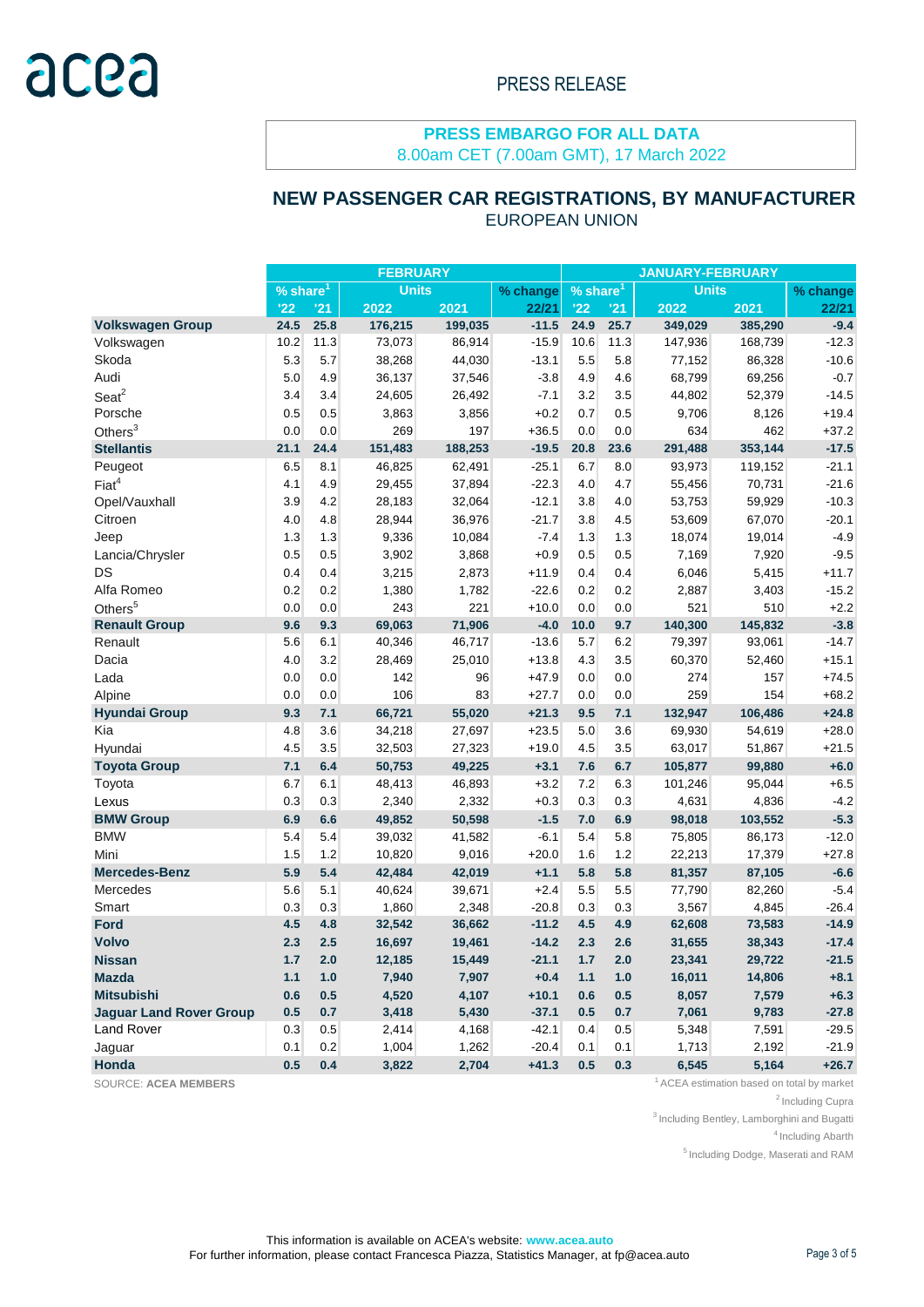8.00am CET (7.00am GMT), 17 March 2022

## **NEW PASSENGER CAR REGISTRATIONS, BY MANUFACTURER**

EUROPEAN UNION + EFTA + UK

|                                | <b>FEBRUARY</b>             |      |          |                        | <b>JANUARY-FEBRUARY</b> |              |      |          |         |         |
|--------------------------------|-----------------------------|------|----------|------------------------|-------------------------|--------------|------|----------|---------|---------|
|                                | <b>Units</b><br>% share $1$ |      | % change | $%$ share <sup>1</sup> |                         | <b>Units</b> |      | % change |         |         |
|                                | '22                         | '21  | 2022     | 2021                   | 22/21                   | '22          | '21  | 2022     | 2021    | 22/21   |
| <b>Volkswagen Group</b>        | 24.1                        | 25.8 | 193,559  | 219,079                | $-11.6$                 | 24.5         | 25.6 | 399,173  | 433,033 | $-7.8$  |
| Volkswagen                     | 9.8                         | 11.1 | 78,479   | 94,087                 | $-16.6$                 | 10.1         | 11.0 | 164,057  | 185,591 | $-11.6$ |
| Skoda                          | 5.2                         | 5.7  | 42,152   | 48,096                 | $-12.4$                 | 5.3          | 5.6  | 86,357   | 94,847  | $-9.0$  |
| Audi                           | 5.2                         | 5.1  | 41,467   | 42,952                 | $-3.5$                  | 5.2          | 4.9  | 85,092   | 83,044  | $+2.5$  |
| $S$ eat $2$                    | 3.3                         | 3.4  | 26,332   | 29,296                 | $-10.1$                 | 3.1          | 3.5  | 50,205   | 58,851  | $-14.7$ |
| Porsche                        | 0.6                         | 0.5  | 4,746    | 4,390                  | $+8.1$                  | 0.8          | 0.6  | 12,522   | 10,000  | $+25.2$ |
| Others $3$                     | 0.0                         | 0.0  | 383      | 258                    | $+48.4$                 | 0.1          | 0.0  | 940      | 700     | $+34.3$ |
| <b>Stellantis</b>              | 20.4                        | 23.4 | 163,920  | 198,663                | $-17.5$                 | 19.7         | 22.3 | 320,662  | 377,570 | $-15.1$ |
| Peugeot                        | 6.3                         | 7.8  | 50,522   | 65,988                 | $-23.4$                 | 6.3          | 7.5  | 102,671  | 126,899 | $-19.1$ |
| Opel/Vauxhall                  | 4.1                         | 4.2  | 33,206   | 35,934                 | $-7.6$                  | 4.1          | 4.1  | 65,871   | 69,819  | $-5.7$  |
| Fiat <sup>4</sup>              | 3.8                         | 4.6  | 30,369   | 38,817                 | $-21.8$                 | 3.6          | 4.3  | 58,026   | 72,587  | $-20.1$ |
| Citroen                        | 3.9                         | 4.5  | 31,168   | 38,477                 | $-19.0$                 | 3.6          | 4.2  | 57,804   | 70,505  | $-18.0$ |
| Jeep                           | 1.2                         | 1.2  | 9,593    | 10,407                 | $-7.8$                  | 1.2          | 1.2  | 18,722   | 19,782  | $-5.4$  |
| Lancia/Chrysler                | 0.5                         | 0.5  | 3,904    | 3,868                  | $+0.9$                  | 0.4          | 0.5  | 7,171    | 7,920   | $-9.5$  |
| DS                             | 0.4                         | 0.4  | 3,393    | 3,001                  | $+13.1$                 | 0.4          | 0.3  | 6,620    | 5,714   | $+15.9$ |
| Alfa Romeo                     | 0.2                         | 0.2  | 1,477    | 1,911                  | $-22.7$                 | 0.2          | 0.2  | 3,125    | 3,718   | $-15.9$ |
| Others <sup>5</sup>            | 0.0                         | 0.0  | 288      | 260                    | $+10.8$                 | 0.0          | 0.0  | 652      | 626     | $+4.2$  |
| <b>Hyundai Group</b>           | 9.5                         | 7.2  | 76,181   | 60,874                 | $+25.1$                 | 9.9          | 7.3  | 160,947  | 123,299 | $+30.5$ |
| Kia                            | 4.9                         | 3.7  | 39,149   | 31,373                 | $+24.8$                 | 5.3          | 3.9  | 86,286   | 65,344  | $+32.0$ |
| Hyundai                        | 4.6                         | 3.5  | 37,032   | 29,501                 | $+25.5$                 | 4.6          | 3.4  | 74,661   | 57,955  | $+28.8$ |
| <b>Renault Group</b>           | 8.9                         | 8.7  | 71,262   | 74,083                 | $-3.8$                  | 9.1          | 8.9  | 147,864  | 151,478 | $-2.4$  |
| Renault                        | 5.2                         | 5.7  | 41,810   | 48,206                 | $-13.3$                 | 5.2          | 5.7  | 83,994   | 96,792  | $-13.2$ |
| Dacia                          | 3.6                         | 3.0  | 29,196   | 25,692                 | $+13.6$                 | 3.9          | 3.2  | 63,294   | 54,363  | $+16.4$ |
| Alpine                         | 0.0                         | 0.0  | 114      | 89                     | $+28.1$                 | 0.0          | 0.0  | 302      | 166     | $+81.9$ |
| Lada                           | 0.0                         | 0.0  | 142      | 96                     | $+47.9$                 | 0.0          | 0.0  | 274      | 157     | $+74.5$ |
| <b>Toyota Group</b>            | 7.1                         | 6.4  | 56,873   | 54,323                 | $+4.7$                  | 7.5          | 6.6  | 122,578  | 112,513 | $+8.9$  |
| Toyota                         | 6.7                         | 6.1  | 54,060   | 51,592                 | $+4.8$                  | 7.2          | 6.3  | 116,455  | 106,445 | $+9.4$  |
| Lexus                          | 0.3                         | 0.3  | 2,813    | 2,731                  | $+3.0$                  | 0.4          | 0.4  | 6,123    | 6,068   | $+0.9$  |
| <b>BMW Group</b>               | 7.4                         | 6.9  | 59,334   | 58,549                 | $+1.3$                  | 7.5          | 7.3  | 121,490  | 122,971 | $-1.2$  |
| <b>BMW</b>                     | 5.7                         | 5.6  | 45,568   | 47,652                 | $-4.4$                  | 5.7          | 6.0  | 92,539   | 101,701 | $-9.0$  |
| Mini                           | 1.7                         | 1.3  | 13,766   | 10,897                 | $+26.3$                 | 1.8          | 1.3  | 28,951   | 21,270  | $+36.1$ |
| <b>Mercedes-Benz</b>           | 6.0                         | 5.5  | 47,998   | 47,120                 | $+1.9$                  | 5.9          | 5.9  | 95,278   | 100,456 | $-5.2$  |
| Mercedes                       | 5.7                         | 5.3  | 46,065   | 44,702                 | $+3.0$                  | 5.6          | 5.6  | 91,528   | 95,448  | $-4.1$  |
| Smart                          | 0.2                         | 0.3  | 1,933    | 2,418                  | $-20.1$                 | 0.2          | 0.3  | 3,750    | 5,008   | $-25.1$ |
| <b>Ford</b>                    | 4.7                         | 5.0  | 37,747   | 42,344                 | $-10.9$                 | 4.7          | 5.2  | 75,976   | 88,298  | $-14.0$ |
| <b>Volvo</b>                   | 2.4                         | 2.7  | 19,290   | 23,363                 | $-17.4$                 | 2.4          | 2.8  | 38,643   | 47,246  | $-18.2$ |
| <b>Nissan</b>                  | 1.7                         | 2.2  | 13,776   | 18,332                 | $-24.9$                 | 1.8          | 2.2  | 29,715   | 37,803  | $-21.4$ |
| <b>Mazda</b>                   | 1.2                         | 1.1  | 9,719    | 8,950                  | $+8.6$                  | 1.2          | 1.0  | 20,230   | 17,155  | $+17.9$ |
| <b>Jaguar Land Rover Group</b> | 0.6                         | 1.0  | 5,039    | 8,100                  | $-37.8$                 | 0.8          | 1.0  | 12,668   | 17,600  | $-28.0$ |
| <b>Land Rover</b>              | 0.4                         | 0.7  | 3,584    | 6,327                  | $-43.4$                 | 0.6          | 0.8  | 9,778    | 13,763  | $-29.0$ |
| Jaguar                         | 0.2                         | 0.2  | 1,455    | 1,773                  | $-17.9$                 | 0.2          | 0.2  | 2,890    | 3,837   | $-24.7$ |
| Honda                          | 0.7                         | 0.4  | 5,709    | 3,393                  | $+68.3$                 | 0.7          | 0.4  | 11,173   | 7,018   | $+59.2$ |
| <b>Mitsubishi</b>              | 0.6                         | 0.6  | 4,736    | 4,715                  | $+0.4$                  | 0.5          | 0.5  | 8,470    | 8,883   | $-4.6$  |

SOURCE: ACEA MEMBERS **1** ACEA estimation based on total by market

 $2$ Including Cupra

 $3$  Including Bentley, Lamborghini and Bugatti

<sup>4</sup> Including Abarth

<sup>5</sup> Including Dodge, Maserati and RAM